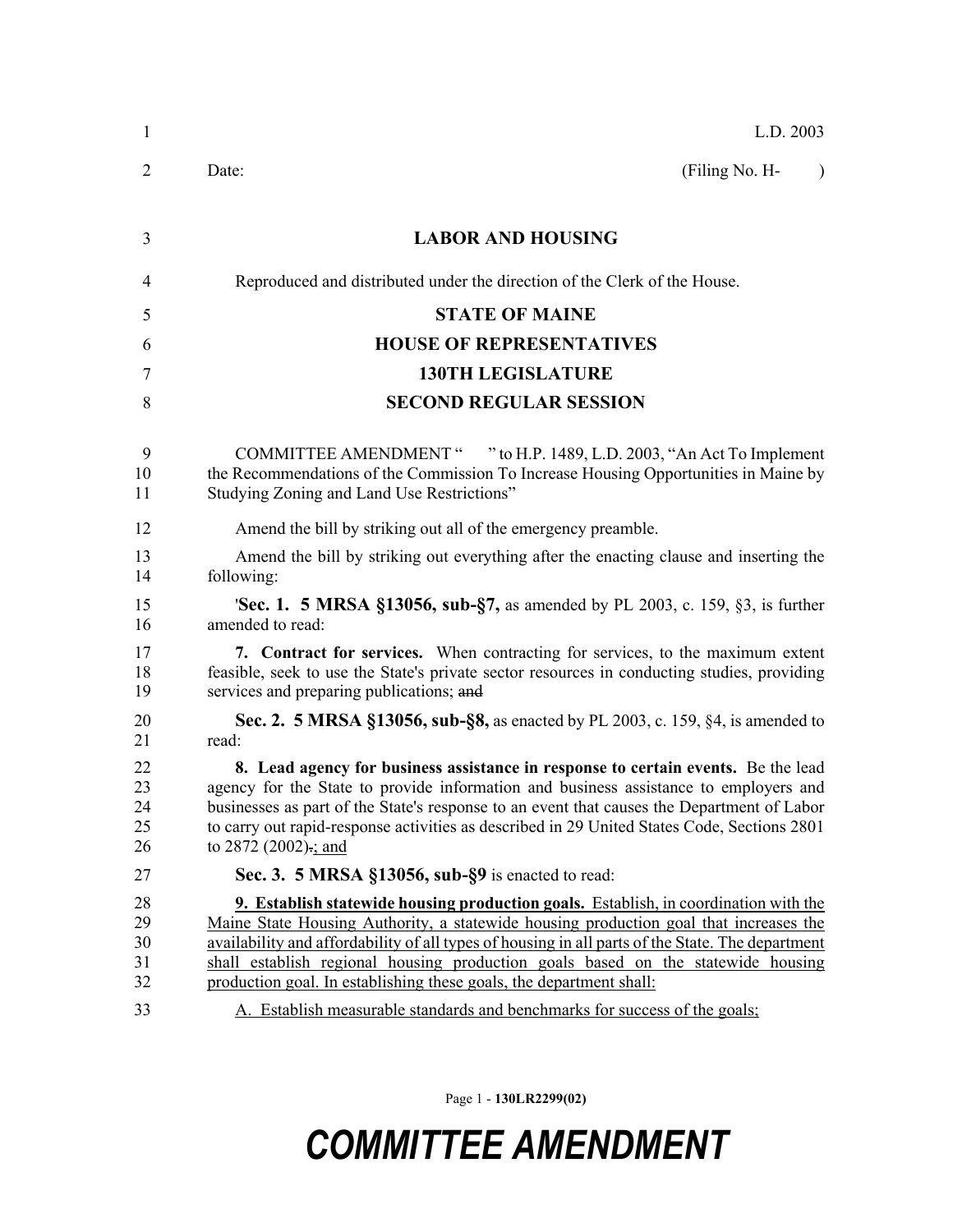| $\mathbf{1}$   | B. Consider information submitted to the department from municipalities about current        |
|----------------|----------------------------------------------------------------------------------------------|
| $\overline{2}$ | or prospective housing developments and permits issued for the construction of               |
| 3              | housing; and                                                                                 |
| $\overline{4}$ | C. Consider any other information as necessary to meet the goals pursuant to this            |
| 5              | subsection.                                                                                  |
| 6              | Sec. 4. 5 MRSA §13056-J is enacted to read:                                                  |
| $\overline{7}$ | §13056-J. Housing Opportunity Program                                                        |
| 8              | 1. Program established; administration. The Housing Opportunity Program,                     |
| 9              | referred to in this section as "the program," is established within the department to        |
| 10             | encourage and support the development of additional housing units in this State, including   |
| 11             | housing units that are affordable for low-income and moderate-income people and housing      |
| 12             | units targeted to community workforce housing needs. The department shall administer         |
| 13             | the program and provide technical and financial assistance to support communities            |
| 14             | implementing zoning and land-use related policies required to support increased housing      |
| 15             | development. The program must support regional approaches and the development of             |
| 16             | municipal model ordinances and must encourage policies that support increased housing        |
| 17             | density where feasible to protect working and natural lands.                                 |
| 18             | 2. Housing Opportunity Fund. The Housing Opportunity Fund, referred to in this               |
| 19             | section as "the fund," is established as a fund within the department for the purpose of     |
| 20             | providing funds for the program in accordance with this section. The fund consists of        |
| 21             | money appropriated to the fund by the Legislature and any money received by the              |
| 22             | department for the purposes of the program.                                                  |
| 23             | A. The department shall solicit applications for grants from the fund through a              |
| 24             | competitive application process that may be awarded to experienced service providers         |
| 25             | to support municipal ordinance development, technical assistance, public input,              |
| 26             | community engagement and regional coordination between municipalities.                       |
| 27             | B. The department shall solicit applications for grants from the fund through a              |
| 28             | competitive application process for the following:                                           |
| 29             | (1) Community housing planning grants for municipalities that support the creation           |
| 30             | of housing development plans that include, as needed, ordinance and policy                   |
| 31             | amendments to support those plans. The grants must be awarded for a period of up             |
| 32             | to 3 years, with required progress reports each year; and                                    |
| 33             | (2) The implementation of community housing priorities.                                      |
| 34             | 3. Direct technical assistance. The department shall provide technical assistance,           |
| 35             | including housing policy development and guidance, directly to regional groups,              |
| 36             | municipalities and other housing stakeholders to the extent feasible within available        |
| 37             | resources. Technical assistance may include, but is not limited to, assisting municipalities |
| 38             | with information about available grant opportunities, sharing best practices from            |
| 39             | jurisdictions inside and outside the State, providing model language for local ordinances    |
| 40             | and policies and providing information to the general public that may support local and      |
| 41             | statewide policy changes meant to increase the supply of housing.                            |

Page 2 - **130LR2299(02)**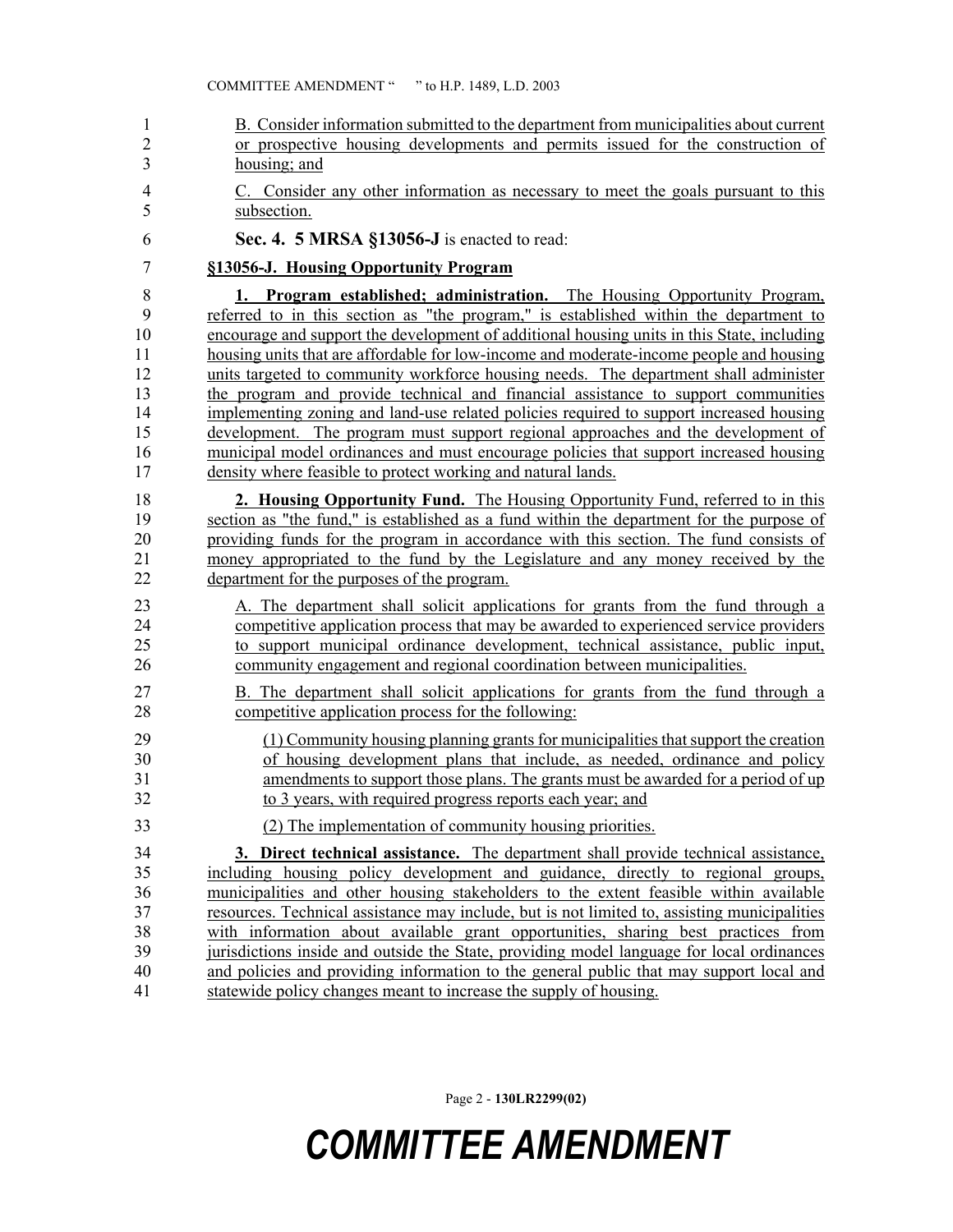| 1              | 4. Program evaluation. Any recipient of grant funds through the program shall                          |
|----------------|--------------------------------------------------------------------------------------------------------|
| $\overline{2}$ | cooperate with the department in performing program evaluation and specific reporting                  |
| 3              | requirements.                                                                                          |
| $\overline{4}$ | Sec. 5. 30-A MRSA §4364 is enacted to read:                                                            |
| 5              | §4364. Affordable housing density                                                                      |
| 6              | For an affordable housing development approved on or after July 1, 2023, a                             |
| $\overline{7}$ | municipality with density requirements shall apply density requirements in accordance                  |
| 8              | with this section.                                                                                     |
| 9              | <b>1. Definition.</b> For the purposes of this section, "affordable housing development"               |
| 10             | means:                                                                                                 |
| 11             | A. For rental housing, a development in which a household whose income does not                        |
| 12             | exceed 80% of the median income for the area as defined by the United States                           |
| 13             | Department of Housing and Urban Development under the United States Housing Act                        |
| 14             | of 1937, Public Law 75-412, 50 Stat. 888, Section 8, as amended, can afford a majority                 |
| 15             | of the units that the developer designates as affordable without spending more than                    |
| 16             | 30% of the household's monthly income on housing costs; and                                            |
| 17             | B. For owned housing, a development in which a household whose income does not                         |
| 18             | exceed 120% of the median income for the area as defined by the United States                          |
| 19             | Department of Housing and Urban Development under the United States Housing Act                        |
| 20             | of 1937, Public Law 75-412, 50 Stat. 888, Section 8, as amended, can afford a majority                 |
| 21             | of the units that the developer designates as affordable without spending more than                    |
| 22             | 30% of the household's monthly income on housing costs.                                                |
| 23             | <b>Density requirements.</b> A municipality shall allow an affordable housing                          |
| 24             | development where multifamily dwellings are allowed to have a dwelling unit density of                 |
| 25             | at least $2 \frac{1}{2}$ times the base density that is otherwise allowed in that location and may not |
| 26             | require more than 2 off-street parking spaces for every 3 units. The development must be               |
| 27             | in a designated growth area of a municipality consistent with section 4349-A, subsection               |
| 28             | 1, paragraph A or B or the development must be served by a public, special district or other           |
| 29             | centrally managed water system and a public, special district or other comparable sewer                |
| 30             | system.                                                                                                |
| 31             | <b>3. Long-term affordability.</b> Before approving an affordable housing development, a               |
| 32             | municipality shall require that the owner of the affordable housing development have                   |
| 33             | executed a restrictive covenant, recorded in the appropriate registry of deeds, for the benefit        |
| 34             | of and enforceable by a party acceptable to the municipality, to ensure that for at least 30           |
| 35             | years after completion of construction:                                                                |
| 36             | A. For rental housing, occupancy of all of the units designated affordable in the                      |
| 37             | development will remain limited to households at or below 80% of the local area                        |
| 38             | median income; and                                                                                     |
| 39             | B. For owned housing, occupancy of all of the units designated affordable in the                       |
| 40             | development will remain limited to households at or below 120% of the local area                       |
| 41             | median income.                                                                                         |

Page 3 - **130LR2299(02)**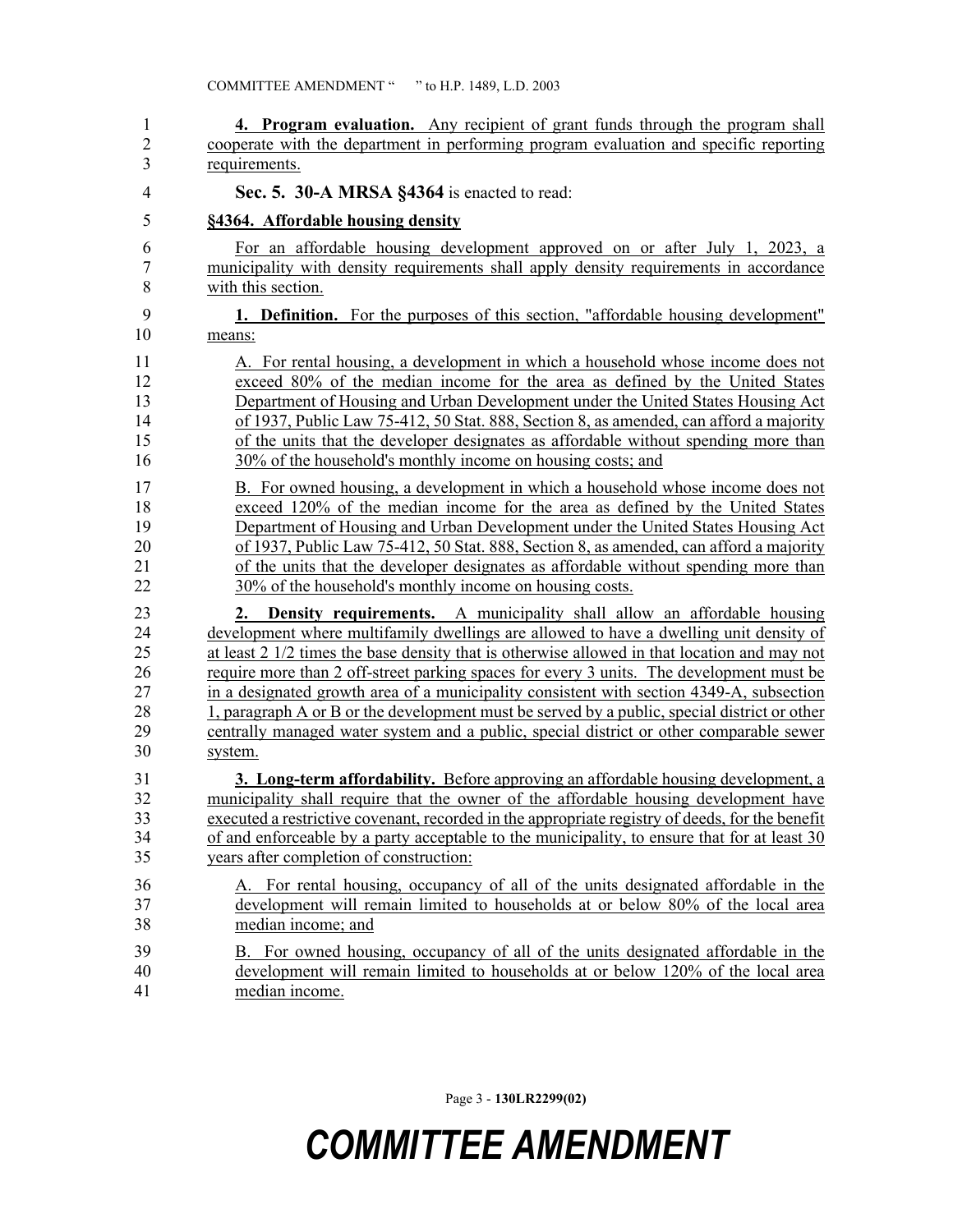| 1              | 4. Shoreland zoning. An affordable housing development must comply with                       |
|----------------|-----------------------------------------------------------------------------------------------|
| $\overline{2}$ | shoreland zoning requirements established by the Department of Environmental Protection       |
| 3              | under Title 38, chapter 3 and municipal shoreland zoning ordinances.                          |
| $\overline{4}$ | <b>5. Water and wastewater.</b> The owner of an affordable housing development shall          |
| 5              | provide written verification to the municipality that each unit of the housing development    |
| 6              | is connected to adequate water and wastewater services before the municipality may certify    |
| 7              | the development for occupancy. Written verification under this subsection must include:       |
| $\,$ 8 $\,$    | A. If a housing unit is connected to a public, special district or other comparable sewer     |
| 9              | system, proof of adequate service to support any additional flow created by the unit          |
| 10             | and proof of payment for the connection to the sewer system;                                  |
| 11             | B. If a housing unit is connected to a septic system, proof of adequate sewage disposal       |
| 12             | for subsurface wastewater. The septic system must be verified as adequate by a local          |
| 13             | plumbing inspector under section 4221. Plans for subsurface wastewater disposal must          |
| 14             | be prepared by a licensed site evaluator in accordance with subsurface wastewater             |
| 15             | disposal rules adopted under Title 22, section 42;                                            |
| 16             | C. If a housing unit is connected to a public, special district or other centrally managed    |
| 17             | water system, proof of adequate service to support any additional flow created by the         |
| 18             | unit, proof of payment for the connection and the volume and supply of water required         |
| 19             | for the unit; and                                                                             |
| 20             | D. If a housing unit is connected to a well, proof of access to potable water. Any tests      |
| 21             | of an existing well or proposed well must indicate that the water supply is potable and       |
| 22             | acceptable for domestic use.                                                                  |
| 23             | <b>6.</b> Subdivision requirements. This section may not be construed to exempt a             |
| 24             | subdivider from the requirements for division of a tract or parcel of land in accordance with |
| 25             | subchapter 4.                                                                                 |
| 26             | 7. Restrictive covenants. This section may not be construed to interfere with,                |
| 27             | abrogate or annul the validity or enforceability of any valid and enforceable easement,       |
| 28             | covenant, deed restriction or other agreement or instrument between private parties that      |
| 29             | imposes greater restrictions than those provided in this section, as long as the agreement    |
| 30             | does not abrogate rights under the United States Constitution or the Constitution of Maine.   |
| 31             | <b>8. Rules.</b> The Department of Economic and Community Development shall adopt             |
| 32             | rules to administer and enforce this section. The department shall consult with the           |
| 33             | Department of Agriculture, Conservation and Forestry in adopting rules pursuant to this       |
| 34             | subsection. The rules must include criteria for a municipality to use in calculating housing  |
| 35             | costs. Rules adopted pursuant to this subsection are routine technical rules as defined in    |
| 36             | Title 5, chapter 375, subchapter 2-A.                                                         |
| 37             | Sec. 6. 30-A MRSA §4364-A is enacted to read:                                                 |
| 38             | §4364-A. Residential areas, generally; up to 4 dwelling units allowed                         |
| 39             | 1. Use allowed. Notwithstanding any provision of law to the contrary, except as               |
| 40             | provided in Title 12, section 4807-A, for any area in which housing density is limited to no  |
| 41             | more than one dwelling unit per lot or no more than 2 dwelling units per lot, a municipality  |
| 42             | shall allow structures with up to 2 dwelling units per lot if that lot does not contain an    |
| 43             | existing dwelling unit, except that a municipality shall allow up to 4 dwelling units per lot |

Page 4 - **130LR2299(02)**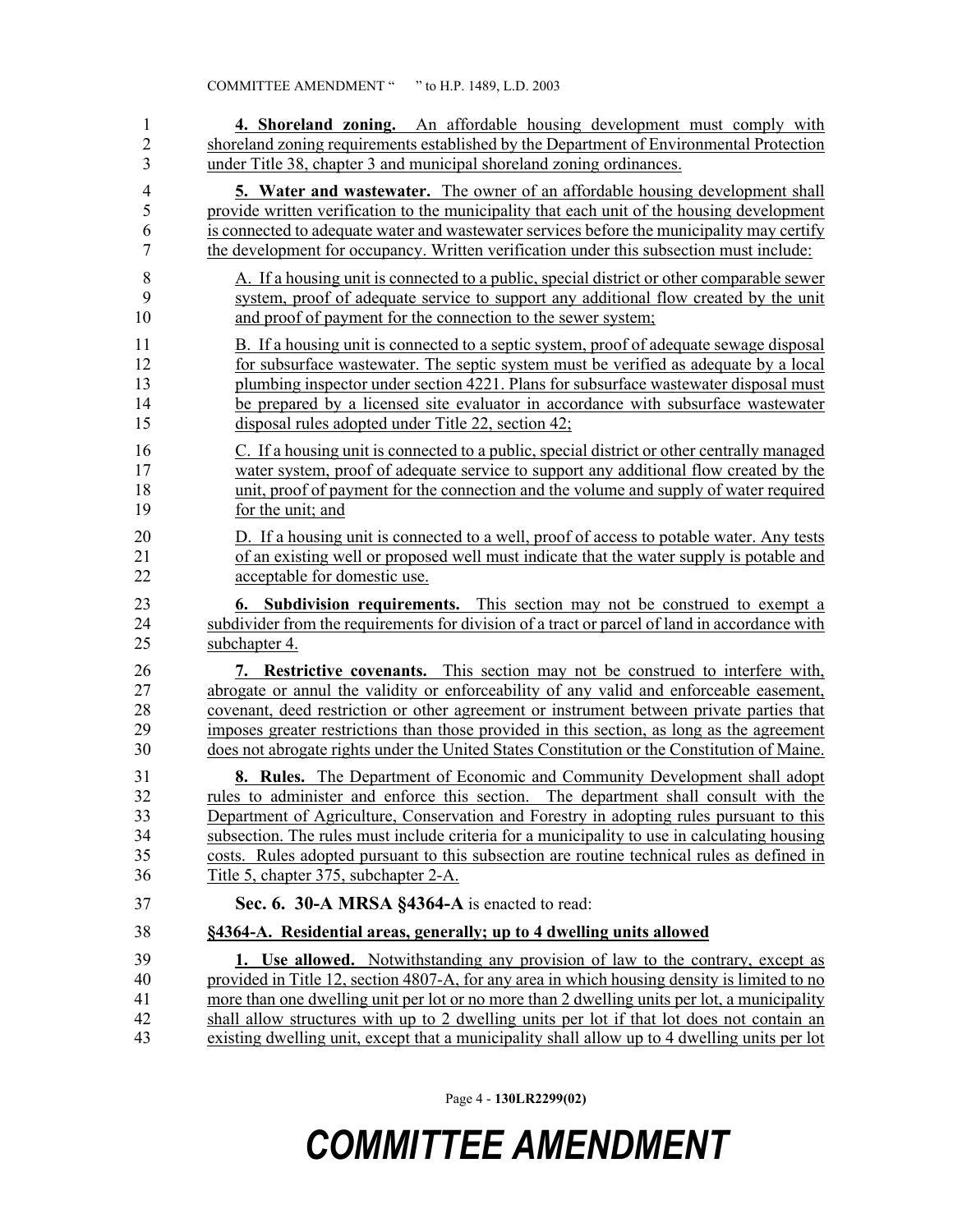| 1              | if that lot does not contain an existing dwelling unit and the lot is located in a designated |
|----------------|-----------------------------------------------------------------------------------------------|
| $\overline{c}$ | growth area within a municipality consistent with section 4349-A, subsection 1, paragraph     |
| 3              | A or B or if the lot is served by a public, special district or other centrally managed water |
| $\overline{4}$ | system and a public, special district or other comparable sewer system in a municipality      |
| 5              | without a comprehensive plan.                                                                 |
| 6              | A municipality shall allow on a lot with one existing dwelling unit the addition of up to 2   |
| 7              | dwelling units: one additional dwelling unit within or attached to an existing structure or   |
| 8              | one additional detached dwelling unit, or one of each.                                        |
| 9              | 2. Zoning requirements. With respect to dwelling units allowed under this section,            |
| 10             | municipal zoning ordinances must comply with the following conditions.                        |
| 11             | A. A lot is considered single-family even if more than one dwelling unit has been             |
| 12             | constructed as a result of the allowance under this section or section 4364-B.                |
| 13             | B. A municipal zoning ordinance may establish a prohibition or an allowance for lots          |
| 14             | where a dwelling unit in existence after July 1, 2023 is torn down and an empty lot           |
| 15             | results.                                                                                      |
| 16             | 3. General requirements. A municipal ordinance may not establish dimensional                  |
| 17             | requirements or setback requirements for dwelling units allowed under this section that are   |
| 18             | greater than dimensional requirements or setback requirements for single-family housing       |
| 19             | units.                                                                                        |
| 20             | 4. Water and wastewater. The owner of a housing structure must provide written                |
| 21             | verification to the municipality that the structure is connected to adequate water and        |
| 22             | was tewater services before the municipality may certify the structure for occupancy.         |
| 23             | Written verification under this subsection must include:                                      |
| 24             | A. If a housing structure is connected to a public, special district or other comparable      |
| 25             | sewer system, proof of adequate service to support any additional flow created by the         |
| 26             | structure and proof of payment for the connection to the sewer system;                        |
| 27             | B. If a housing structure is connected to a septic system, proof of adequate sewage           |
| 28             | disposal for subsurface wastewater. The septic system must be verified as adequate by         |
| 29             | a local plumbing inspector under section 4221. Plans for subsurface wastewater                |
| 30             | disposal must be prepared by a licensed site evaluator in accordance with subsurface          |
| 31             | wastewater disposal rules adopted under Title 22, section 42;                                 |
| 32             | C. If a housing structure is connected to a public, special district or other centrally       |
| 33             | managed water system, proof of adequate service to support any additional flow                |
| 34             | created by the structure, proof of payment for the connection and the volume and              |
| 35             | supply of water required for the structure; and                                               |
| 36             | D. If a housing structure is connected to a well, proof of access to potable water. Any       |
| 37             | tests of an existing well or proposed well must indicate that the water supply is potable     |
| 38             | and acceptable for domestic use.                                                              |
| 39             | 5. Municipal implementation. In adopting an ordinance, a municipality may:                    |
| 40             | A. Establish an application and permitting process for housing structures;                    |
| 41             | B. Impose fines for violations of building, zoning and utility requirements for housing       |
| 42             | structures; and                                                                               |

Page 5 - **130LR2299(02)**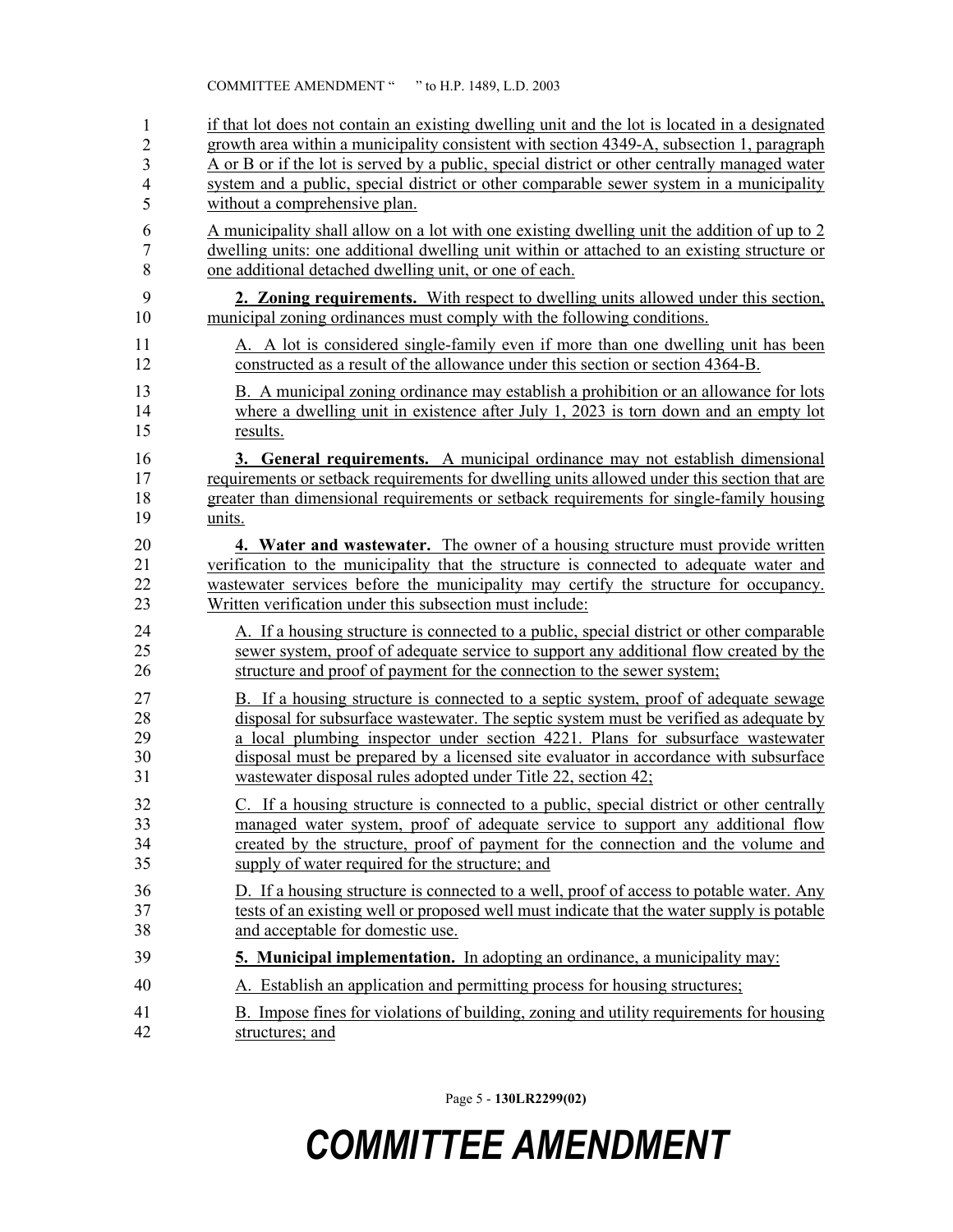| 1              | C. Establish alternative criteria that are less restrictive than the requirements of          |  |  |  |  |  |
|----------------|-----------------------------------------------------------------------------------------------|--|--|--|--|--|
| $\overline{2}$ | subsection 4 for the approval of a housing structure only in circumstances in which the       |  |  |  |  |  |
| 3              | municipality would be able to provide a variance under section 4353, subsection 4,            |  |  |  |  |  |
| 4              | 4-A, 4-B or 4-C.                                                                              |  |  |  |  |  |
| 5              | <b>6. Shoreland zoning.</b> A housing structure must comply with shoreland zoning             |  |  |  |  |  |
| 6              | requirements established by the Department of Environmental Protection under Title 38,        |  |  |  |  |  |
| 7              | chapter 3 and municipal shoreland zoning ordinances.                                          |  |  |  |  |  |
| 8              | 7. Subdivision requirements. This section may not be construed to exempt a                    |  |  |  |  |  |
| 9              | subdivider from the requirements for division of a tract or parcel of land in accordance with |  |  |  |  |  |
| 10             | subchapter 4.                                                                                 |  |  |  |  |  |
| 11             | <b>8.</b> Restrictive covenants. This section may not be construed to interfere with,         |  |  |  |  |  |
| 12             | abrogate or annul the validity or enforceability of any valid and enforceable easement,       |  |  |  |  |  |
| 13             | covenant, deed restriction or other agreement or instrument between private parties that      |  |  |  |  |  |
| 14             | imposes greater restrictions than those provided in this section, as long as the agreement    |  |  |  |  |  |
| 15             | does not abrogate rights under the United States Constitution or the Constitution of Maine.   |  |  |  |  |  |
| 16             | <b>9. Rules.</b> The Department of Economic and Community Development may adopt               |  |  |  |  |  |
| 17             | rules to administer and enforce this section. The department shall consult with the           |  |  |  |  |  |
| 18             | Department of Agriculture, Conservation and Forestry in adopting rules pursuant to this       |  |  |  |  |  |
| 19             | subsection. Rules adopted pursuant to this section are routine technical rules as defined in  |  |  |  |  |  |
| 20             | Title 5, chapter 375, subchapter 2-A.                                                         |  |  |  |  |  |
| 21             | 10. Implementation. A municipality is not required to implement the requirements              |  |  |  |  |  |
| 22             | of this section until July 1, 2023.                                                           |  |  |  |  |  |
|                |                                                                                               |  |  |  |  |  |
| 23             | Sec. 7. 30-A MRSA §4364-B is enacted to read:                                                 |  |  |  |  |  |
| 24             | §4364-B. Accessory dwelling units                                                             |  |  |  |  |  |
| 25             | <b>1.</b> Use permitted. A municipality shall allow an accessory dwelling unit to be located  |  |  |  |  |  |
| 26             | on the same lot as a single-family dwelling unit in any area in which housing is permitted.   |  |  |  |  |  |
| 27             | 2. Restrictions. An accessory dwelling unit may be constructed only:                          |  |  |  |  |  |
| 28             | A. Within an existing dwelling unit on the lot;                                               |  |  |  |  |  |
| 29             | B. Attached to or sharing a wall with a single-family dwelling unit; or                       |  |  |  |  |  |
| 30             | C. As a new structure on the lot for the primary purpose of creating an accessory             |  |  |  |  |  |
| 31             | dwelling unit.                                                                                |  |  |  |  |  |
| 32             | This subsection does not restrict the construction or permitting of accessory dwelling units  |  |  |  |  |  |
| 33             | constructed and certified for occupancy prior to July 1, 2023.                                |  |  |  |  |  |
| 34             | <b>3. Zoning requirements.</b> With respect to accessory dwelling units, municipal zoning     |  |  |  |  |  |
| 35             | ordinances must comply with the following conditions:                                         |  |  |  |  |  |
| 36             | A. At least one accessory dwelling unit must be allowed on any lot where a single-            |  |  |  |  |  |
| 37             | family dwelling unit is the principal structure; and                                          |  |  |  |  |  |
| 38             | B. A lot must be deemed single-family even if more than one dwelling unit has been            |  |  |  |  |  |
| 39             | constructed as a result of the allowance under this section or section 4364-A;                |  |  |  |  |  |

Page 6 - **130LR2299(02)**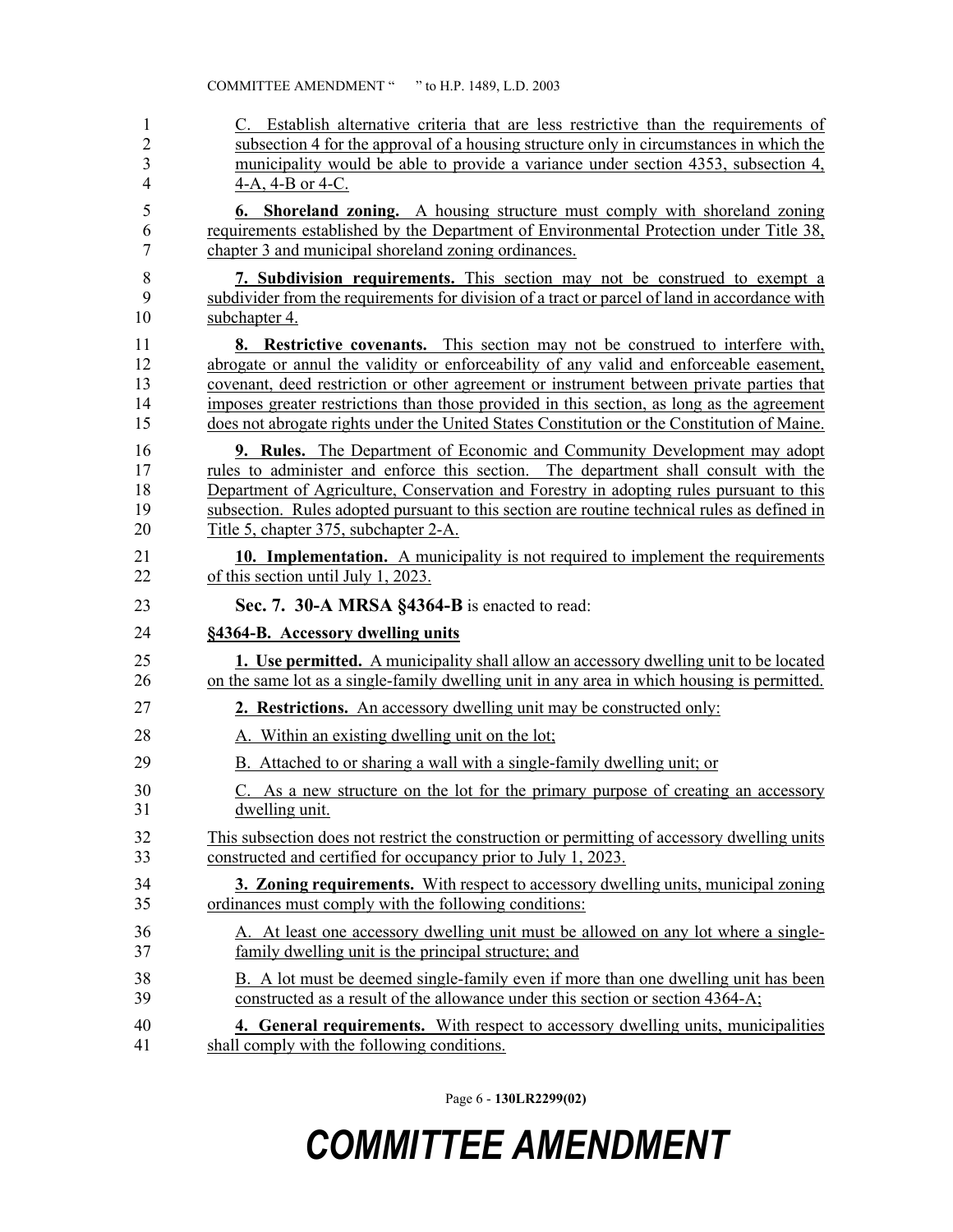| $\mathbf{1}$   | A. A municipality shall exempt an accessory dwelling unit from any density                          |  |  |  |  |
|----------------|-----------------------------------------------------------------------------------------------------|--|--|--|--|
| $\overline{2}$ | requirements or calculations related to the area in which the accessory dwelling unit is            |  |  |  |  |
| 3              | constructed.                                                                                        |  |  |  |  |
| 4              | B. For an accessory dwelling unit located within the same structure as a single-family              |  |  |  |  |
| 5              | dwelling unit or attached to or sharing a wall with a single-family dwelling unit, the              |  |  |  |  |
| 6              | setback requirements and dimensional requirements must be the same as the setback                   |  |  |  |  |
| 7              | requirements and dimensional requirements of the single-family dwelling unit, except                |  |  |  |  |
| 8              | for an accessory dwelling unit permitted in an existing accessory building or secondary             |  |  |  |  |
| 9              | building or garage as of July 1, 2023, in which case the requisite setback requirements             |  |  |  |  |
| 10             | for such a structure apply. A municipality may establish more permissive dimensional                |  |  |  |  |
| 11             | and set back requirements for an accessory dwelling unit.                                           |  |  |  |  |
| 12             | C. An accessory dwelling unit may not be subject to any additional parking                          |  |  |  |  |
| 13             | requirements beyond the parking requirements of the single-family dwelling unit on                  |  |  |  |  |
| 14             | the lot where the accessory dwelling unit is located.                                               |  |  |  |  |
| 15             | 5. Shoreland zoning. An accessory dwelling unit must comply with shoreland zoning                   |  |  |  |  |
| 16             | requirements established by the Department of Environmental Protection under Title 38,              |  |  |  |  |
| 17             | chapter 3 and municipal shoreland zoning ordinances.                                                |  |  |  |  |
| 18             | <b>6. Size requirements.</b> An accessory dwelling unit must meet a minimum size of 190             |  |  |  |  |
| 19             | square feet. If the Technical Building Codes and Standards Board under Title 10, section            |  |  |  |  |
| 20             | 9722 adopts a different minimum size, that standard applies. A municipality may impose              |  |  |  |  |
| 21             | a maximum size for an accessory dwelling unit.                                                      |  |  |  |  |
| 22             | 7. Water and wastewater. The owner of an accessory dwelling unit must provide                       |  |  |  |  |
| 23             | written verification to the municipality that the accessory dwelling unit is connected to           |  |  |  |  |
| 24             | adequate water and wastewater services before the municipality may certify the accessory            |  |  |  |  |
| 25             | dwelling unit for occupancy. Written verification under this subsection must include:               |  |  |  |  |
| 26             | A. If an accessory dwelling unit is connected to a public, special district or other                |  |  |  |  |
| 27             | comparable sewer system, proof of adequate service to support any additional flow                   |  |  |  |  |
| 28             | created by the accessory dwelling unit and proof of payment for the connection to the               |  |  |  |  |
| 29             | sewer system;                                                                                       |  |  |  |  |
| 30             | B. If an accessory dwelling unit is connected to a septic system, proof of adequate                 |  |  |  |  |
| 31             | sewage disposal for subsurface wastewater. The septic system must be verified as                    |  |  |  |  |
| 32             | adequate by a local plumbing inspector under section 4221. Plans for subsurface                     |  |  |  |  |
| 33             | wastewater disposal must be prepared by a licensed site evaluator in accordance with                |  |  |  |  |
| 34             | subsurface wastewater disposal rules adopted under Title 22, section 42;                            |  |  |  |  |
| 35             | C. If an accessory dwelling unit is connected to a public, special district or other                |  |  |  |  |
| 36             | centrally managed water system, proof of adequate service to support any additional                 |  |  |  |  |
| 37             | flow created by the accessory dwelling unit, proof of payment for the connection and                |  |  |  |  |
| 38             | the volume and supply of water required for the accessory dwelling unit; and                        |  |  |  |  |
| 39             | D. If an accessory dwelling unit is connected to a well, proof of access to potable                 |  |  |  |  |
| 40             | water. Any tests of an existing well or proposed well must indicate that the water supply           |  |  |  |  |
| 41             | is potable and acceptable for domestic use.                                                         |  |  |  |  |
| 42<br>43       | Municipal implementation. In adopting an ordinance under this section, a<br>8.<br>municipality may: |  |  |  |  |

Page 7 - **130LR2299(02)**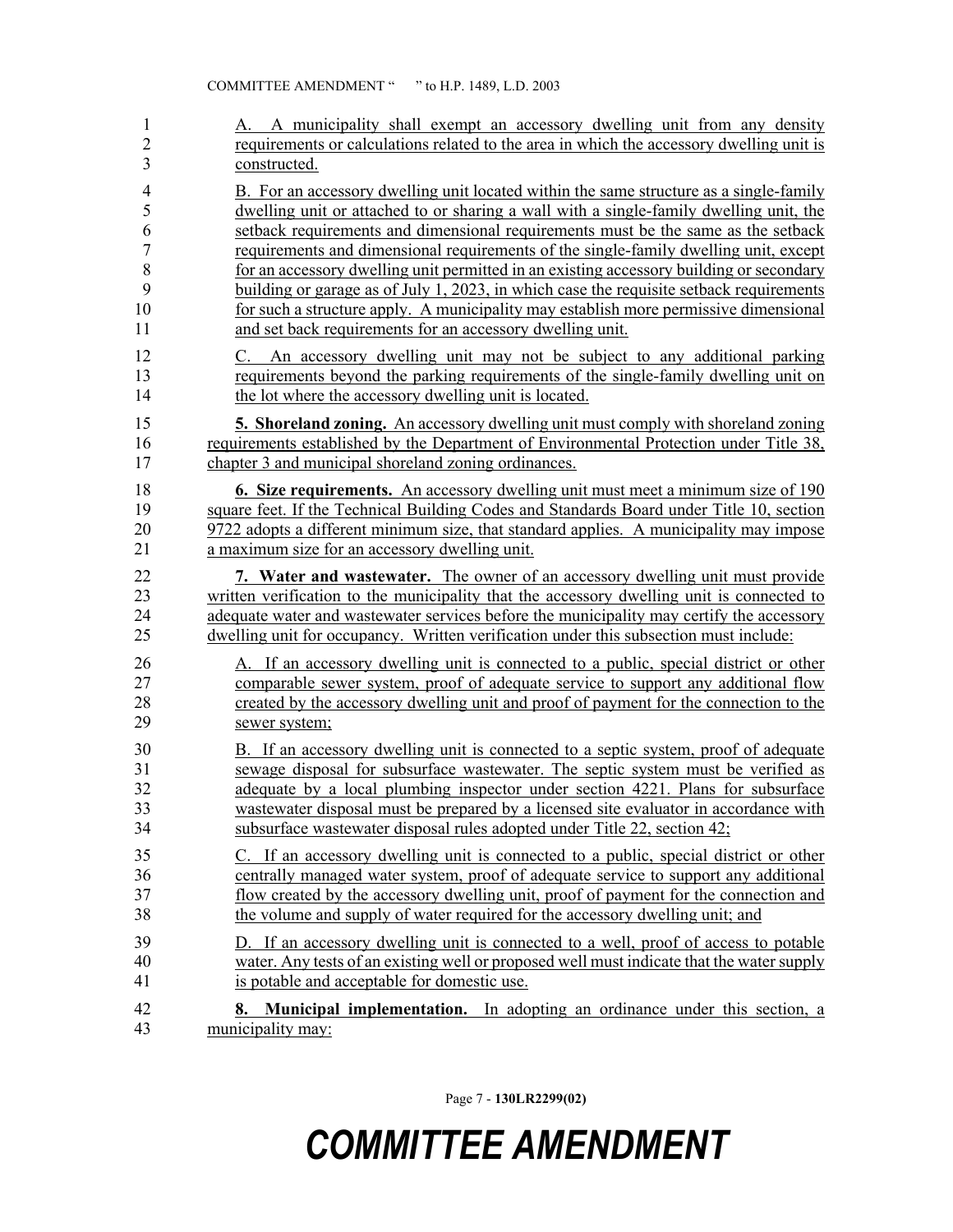|                     | COMMITTEE AMENDMENT " "to H.P. 1489, L.D. 2003                                                                      |  |  |  |
|---------------------|---------------------------------------------------------------------------------------------------------------------|--|--|--|
| 1                   | A. Establish an application and permitting process for accessory dwelling units;                                    |  |  |  |
| $\overline{2}$<br>3 | Impose fines for violations of building, zoning and utility requirements for<br>B.<br>accessory dwelling units; and |  |  |  |
| 4                   | C. Establish alternative criteria that are less restrictive than the requirements of                                |  |  |  |
| 5                   | subsections 4, 5, 6 and 7 for the approval of an accessory dwelling unit only in                                    |  |  |  |
| 6                   | circumstances in which the municipality would be able to provide a variance under                                   |  |  |  |
| 7                   | section 4353, subsection 4, 4-A, 4-B or 4-C.                                                                        |  |  |  |
| $\,$ $\,$           | <b>9. Rate of growth ordinance.</b> A permit issued by a municipality for an accessory                              |  |  |  |
| 9                   | dwelling unit does not count as a permit issued toward a municipality's rate of growth                              |  |  |  |
| 10                  | ordinance as described in section 4360.                                                                             |  |  |  |
| 11                  | 10. Subdivision requirements. This section may not be construed to exempt a                                         |  |  |  |
| 12                  | subdivider from the requirements for division of a tract or parcel of land in accordance with                       |  |  |  |
| 13                  | subchapter 4.                                                                                                       |  |  |  |
| 14                  | 11. Restrictive covenants. This section may not be construed to interfere with,                                     |  |  |  |
| 15                  | abrogate or annul the validity or enforceability of any valid or enforceable easement,                              |  |  |  |
| 16                  | covenant, deed restriction or other agreement or instrument between private parties that                            |  |  |  |
| 17                  | imposes greater restrictions than those provided in this section, as long as the agreement                          |  |  |  |
| 18                  | does not abrogate rights under the United States Constitution or the Constitution of Maine.                         |  |  |  |
| 19                  | 12. Rules. The Department of Economic and Community Development may adopt                                           |  |  |  |
| 20                  | rules to administer and enforce this section. The department shall consult with the                                 |  |  |  |
| 21                  | Department of Agriculture, Conservation and Forestry in adopting rules pursuant to this                             |  |  |  |
| 22                  | subsection. Rules adopted pursuant to this subsection are routine technical rules as defined                        |  |  |  |
| 23                  | in Title 5, chapter 375, subchapter 2-A.                                                                            |  |  |  |
| 24                  | 13. Implementation. A municipality is not required to implement the requirements                                    |  |  |  |
| 25                  | of this section until July 1, 2023.                                                                                 |  |  |  |
| 26                  | Sec. 8. 30-A MRSA §4364-C is enacted to read:                                                                       |  |  |  |
| 27                  | §4364-C. Municipal role in statewide housing production goals                                                       |  |  |  |
| 28                  | This section governs the responsibilities and roles of municipalities in achieving the                              |  |  |  |
| 29                  | statewide and regional housing production goals set by the Department of Economic and                               |  |  |  |
| 30                  | Community Development in Title 5, section 13056, subsection 9.                                                      |  |  |  |
| 31                  | 1. Fair housing and nondiscrimination. A municipality shall ensure that ordinances                                  |  |  |  |
| 32                  | and regulations are designed to affirmatively further the purposes of the federal Fair                              |  |  |  |
| 33                  | Housing Act, 42 United States Code, Chapter 45, as amended, and the Maine Human Rights                              |  |  |  |
| 34                  | Act to achieve the statewide or regional housing production goal.                                                   |  |  |  |
| 35                  | 2. Municipalities may regulate short-term rentals. A municipality may establish                                     |  |  |  |
| 36                  | and enforce regulations regarding short-term rental units in order to achieve the statewide                         |  |  |  |
| 37                  | or regional housing production goal. For the purposes of this subsection, "short-term rental                        |  |  |  |
| 38                  | unit" means living quarters offered for rental through a transient rental platform as defined                       |  |  |  |
| 39                  | by Title 36, section 1752, subsection 20-C.                                                                         |  |  |  |
| 40                  | Sec. 9. Report. By January 15, 2024, the Department of Economic and Community                                       |  |  |  |
| 41                  | Development shall report to the Governor and the joint standing committees of the                                   |  |  |  |
| 42                  | Legislature having jurisdiction over economic development matters and housing matters                               |  |  |  |

Page 8 - **130LR2299(02)**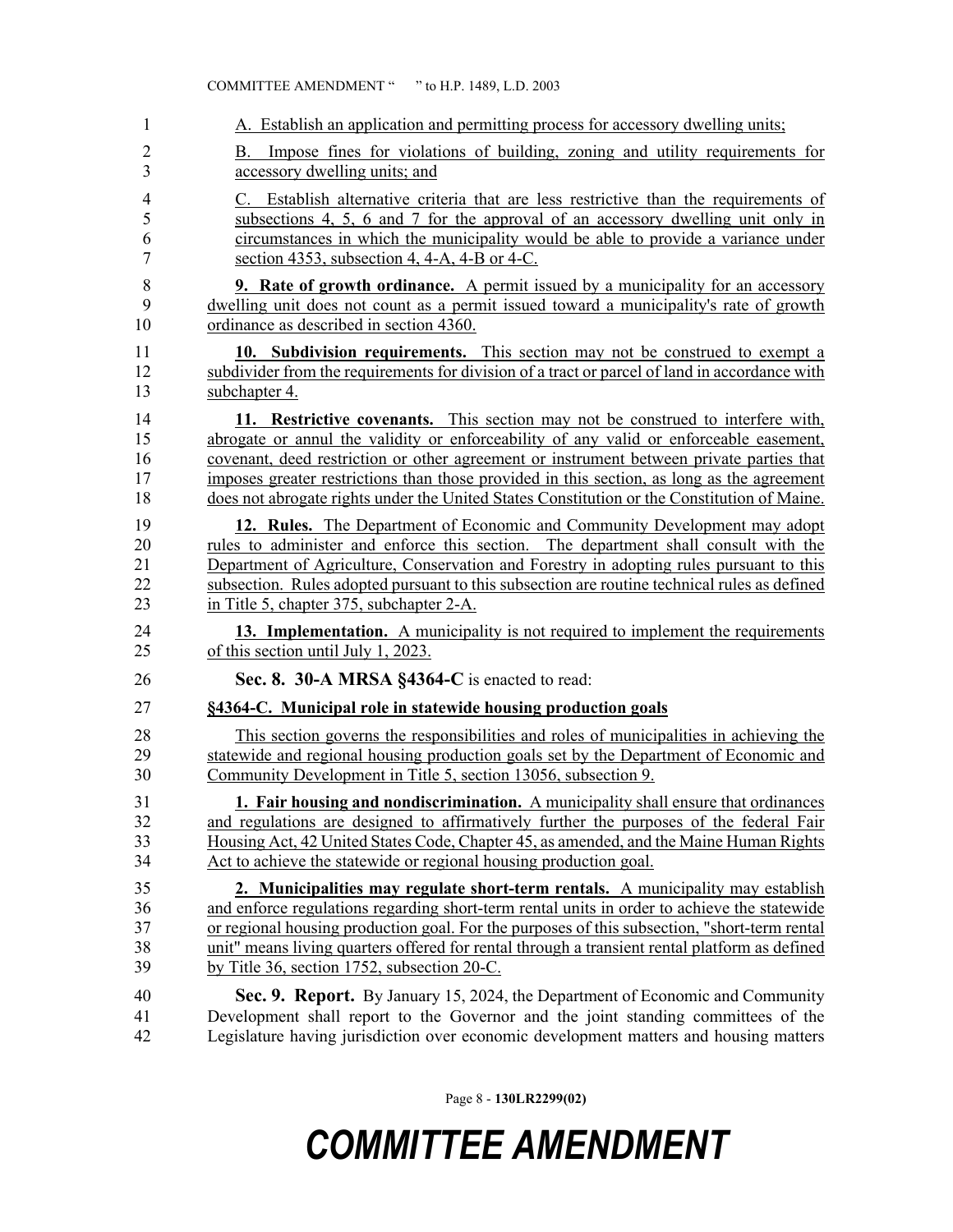about the Housing Opportunity Program established in the Maine Revised Statutes, Title 44 30-A, section 13056-J with any recommendations for changes in the statutes to improve the program and its delivery of services to municipalities. The joint standing committees of the Legislature having jurisdiction over economic development matters and housing matters may each report out a bill to the 131st Legislature in 2024 relating to this program and continued funding. 1 2 3 4 5 6

7 **Sec. 10. Appropriations and allocations.** The following appropriations and 8 allocations are made.

### 9 **ECONOMIC AND COMMUNITY DEVELOPMENT, DEPARTMENT OF**

### 10 **Housing Opportunity Program Z336**

11 Initiative: Establishes 2 limited-period Public Service Coordinator II positions through 12 June 8, 2024 and provides funding for the associated All Other costs to administer the 13 Housing Opportunity Program within the Department of Economic and Community 14 Development.

| 15     | <b>GENERAL FUND</b>            | 2021-22 | 2022-23   |
|--------|--------------------------------|---------|-----------|
| 16     | Personal Services              | SO.     | \$243,874 |
| 17     | All Other                      | \$0     | \$206,126 |
| 18     |                                |         |           |
| 19     | <b>GENERAL FUND TOTAL</b>      | \$0     | \$450,000 |
| $\sim$ | $\sim$ $\sim$ $\sim$<br>$\sim$ |         |           |

### 15 **Housing Opportunity Program Z336** 20

21 Initiative: Provides funding for competitive grants to regional service providers to support 22 municipal housing ordinance development and planning board and public processes in each 23 participating municipality.

| -24<br>25 | <b>GENERAL FUND</b><br>All Other | 2021-22<br>\$0 | 2022-23<br>\$1,000,000 |
|-----------|----------------------------------|----------------|------------------------|
| -26       |                                  |                |                        |
| 27        | <b>GENERAL FUND TOTAL</b>        |                | \$1,000,000            |

### 24 **Housing Opportunity Program Z336** 28

29 Initiative: Provides funding for community housing implementation grants to individual 30 municipalities to support community housing priorities.

| 31<br>32 | <b>GENERAL FUND</b>       | 2021-22 | 2022-23     |
|----------|---------------------------|---------|-------------|
| 33       | All Other                 | SO.     | \$1,450,000 |
| 34       | <b>GENERAL FUND TOTAL</b> | \$0     | \$1,450,000 |

- 31 **Housing Opportunity Program Z336** 35
- 36 Initiative: Provides one-time funds to reimburse municipalities by June 30, 2023 for the 37 mandated costs of amending and implementing ordinances related to accessory dwelling 38 units and multifamily dwelling units allowed in residential areas.

| 39       | <b>GENERAL FUND</b>       | 2021-22 | $2022 - 23$ |
|----------|---------------------------|---------|-------------|
| 40       | All Other                 | SO      | \$100,000   |
| 41<br>42 | <b>GENERAL FUND TOTAL</b> | \$0     | \$100,000   |

Page 9 - **130LR2299(02)**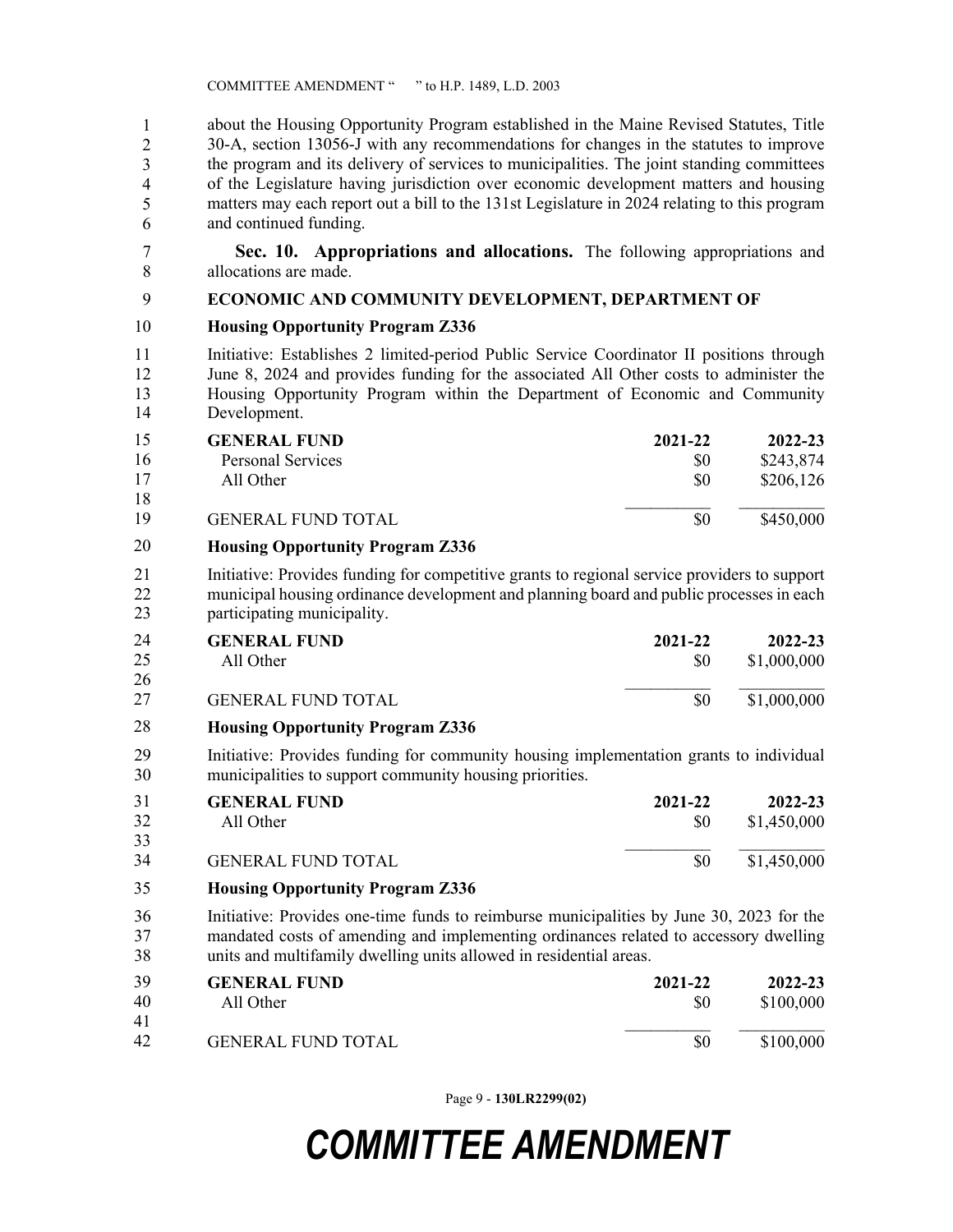| 1                                                  |                                                                                                                                                                                                                                                                                                                                                                                                                                                                                                                                                                                                                                                                                                                                                                                                                                  |         |             |
|----------------------------------------------------|----------------------------------------------------------------------------------------------------------------------------------------------------------------------------------------------------------------------------------------------------------------------------------------------------------------------------------------------------------------------------------------------------------------------------------------------------------------------------------------------------------------------------------------------------------------------------------------------------------------------------------------------------------------------------------------------------------------------------------------------------------------------------------------------------------------------------------|---------|-------------|
| $\overline{2}$<br>3                                | <b>ECONOMIC AND COMMUNITY</b><br>DEVELOPMENT, DEPARTMENT OF                                                                                                                                                                                                                                                                                                                                                                                                                                                                                                                                                                                                                                                                                                                                                                      |         |             |
| $\overline{4}$                                     | <b>DEPARTMENT TOTALS</b>                                                                                                                                                                                                                                                                                                                                                                                                                                                                                                                                                                                                                                                                                                                                                                                                         | 2021-22 | 2022-23     |
| 5<br>6<br>$\boldsymbol{7}$                         | <b>GENERAL FUND</b>                                                                                                                                                                                                                                                                                                                                                                                                                                                                                                                                                                                                                                                                                                                                                                                                              | \$0     | \$3,000,000 |
| 8                                                  | DEPARTMENT TOTAL - ALL FUNDS                                                                                                                                                                                                                                                                                                                                                                                                                                                                                                                                                                                                                                                                                                                                                                                                     | \$0     | \$3,000,000 |
| 9                                                  |                                                                                                                                                                                                                                                                                                                                                                                                                                                                                                                                                                                                                                                                                                                                                                                                                                  |         |             |
| 10<br>11                                           | Amend the bill by relettering or renumbering any nonconsecutive Part letter or section<br>number to read consecutively.                                                                                                                                                                                                                                                                                                                                                                                                                                                                                                                                                                                                                                                                                                          |         |             |
| 12                                                 | <b>SUMMARY</b>                                                                                                                                                                                                                                                                                                                                                                                                                                                                                                                                                                                                                                                                                                                                                                                                                   |         |             |
| 13<br>14                                           | This amendment, which is the majority report of the committee, makes the following<br>changes. The amendment:                                                                                                                                                                                                                                                                                                                                                                                                                                                                                                                                                                                                                                                                                                                    |         |             |
| 15                                                 | 1. Removes the emergency preamble and clause;                                                                                                                                                                                                                                                                                                                                                                                                                                                                                                                                                                                                                                                                                                                                                                                    |         |             |
| 16                                                 | 2. Eliminates amending the fair housing provisions of the Maine Human Rights Act;                                                                                                                                                                                                                                                                                                                                                                                                                                                                                                                                                                                                                                                                                                                                                |         |             |
| 17                                                 | 3. Eliminates the Municipal Housing Development Permit Review Board;                                                                                                                                                                                                                                                                                                                                                                                                                                                                                                                                                                                                                                                                                                                                                             |         |             |
| 18<br>19<br>20                                     | 4. Eliminates the prohibition on municipalities from adopting any ordinance that caps<br>the number of building or development permits each year for any kind of residential<br>dwellings;                                                                                                                                                                                                                                                                                                                                                                                                                                                                                                                                                                                                                                       |         |             |
| 21<br>22<br>23<br>24<br>25                         | 5. Establishes the Housing Opportunity Program and the Housing Opportunity Fund<br>within the Department of Economic and Community Development to encourage and<br>support the development of additional housing units in this State, including housing units<br>that are affordable to low-income and moderate-income people and housing units targeted<br>to community workforce housing needs;                                                                                                                                                                                                                                                                                                                                                                                                                                |         |             |
| 26<br>27<br>28                                     | 6. Eliminates a municipal incentive program to provide grants to municipalities for<br>fulfilling certain requirements related to reviewing how its zoning and land use ordinances<br>may impact the availability of housing;                                                                                                                                                                                                                                                                                                                                                                                                                                                                                                                                                                                                    |         |             |
| 29<br>30                                           | 7. Clarifies that density requirements apply to zoning ordinances where multifamily<br>housing is already permitted;                                                                                                                                                                                                                                                                                                                                                                                                                                                                                                                                                                                                                                                                                                             |         |             |
| 31<br>32                                           | 8. Clarifies that long-term affordability in affordable housing developments applies<br>only to the majority of affordable units;                                                                                                                                                                                                                                                                                                                                                                                                                                                                                                                                                                                                                                                                                                |         |             |
| 33<br>34<br>35<br>36<br>37<br>38<br>39<br>40<br>41 | 9. Provides that, in a municipality in which housing density is limited to no more than<br>one dwelling unit per lot or no more than 2 dwelling units per lot, the municipality shall<br>allow structures with up to 2 dwelling units per lot if that lot does not contain an existing<br>dwelling unit, except that, as long as the minimum lot size requirements for waste disposal<br>are not violated, a municipality must allow up to 4 dwelling units per lot if that lot does not<br>contain an existing dwelling unit and the lot is located in a designated growth area within<br>a municipality consistent with the Maine Revised Statutes, Title 30-A, section 4349-A,<br>subsection 1, paragraph A or B or if the lot is served by public water and sewer systems in<br>a municipality without a comprehensive plan; |         |             |

Page 10 - **130LR2299(02)**